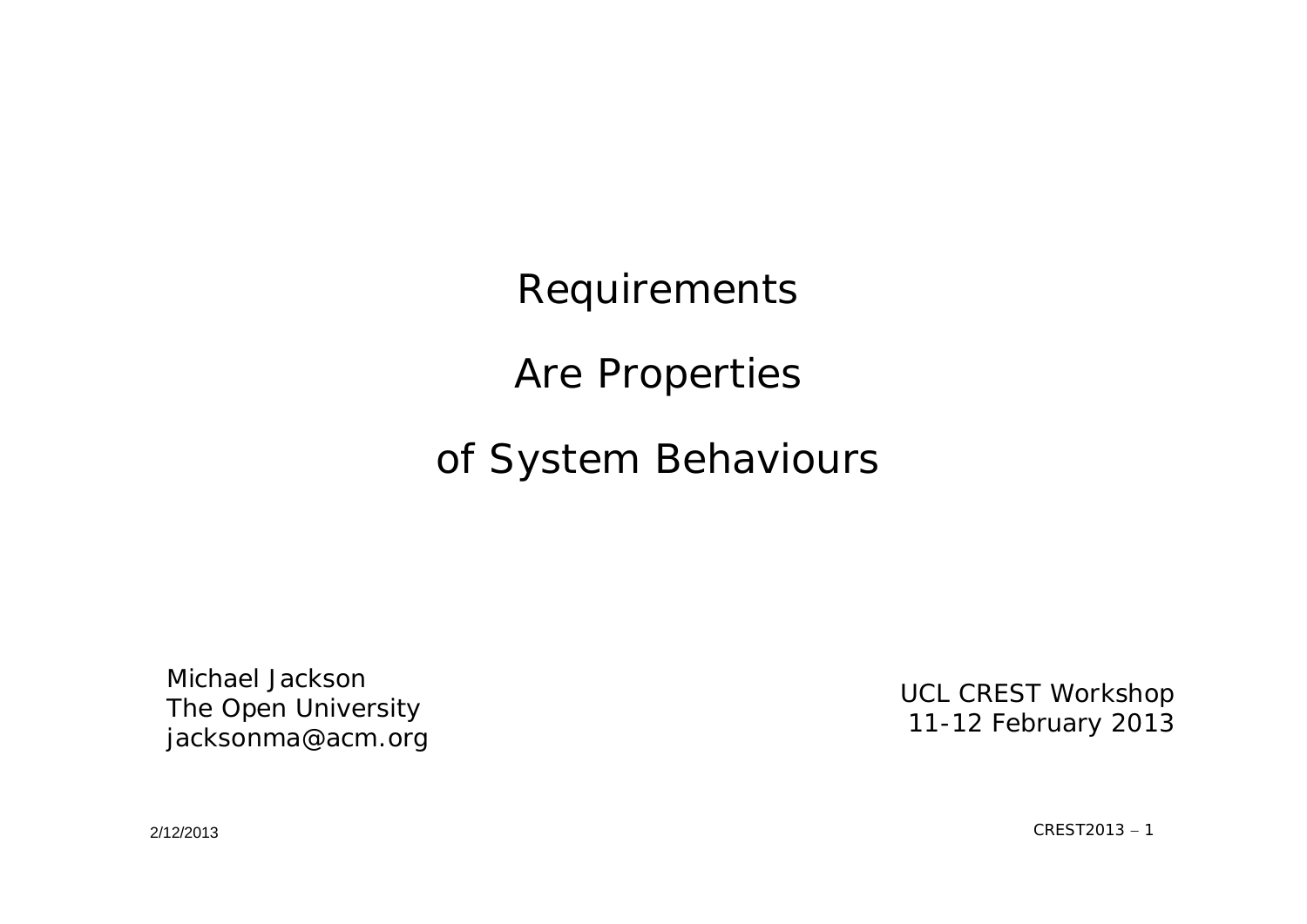A view of requirements for cyber-physical systems (and some others)

 $CREST2013 - 2$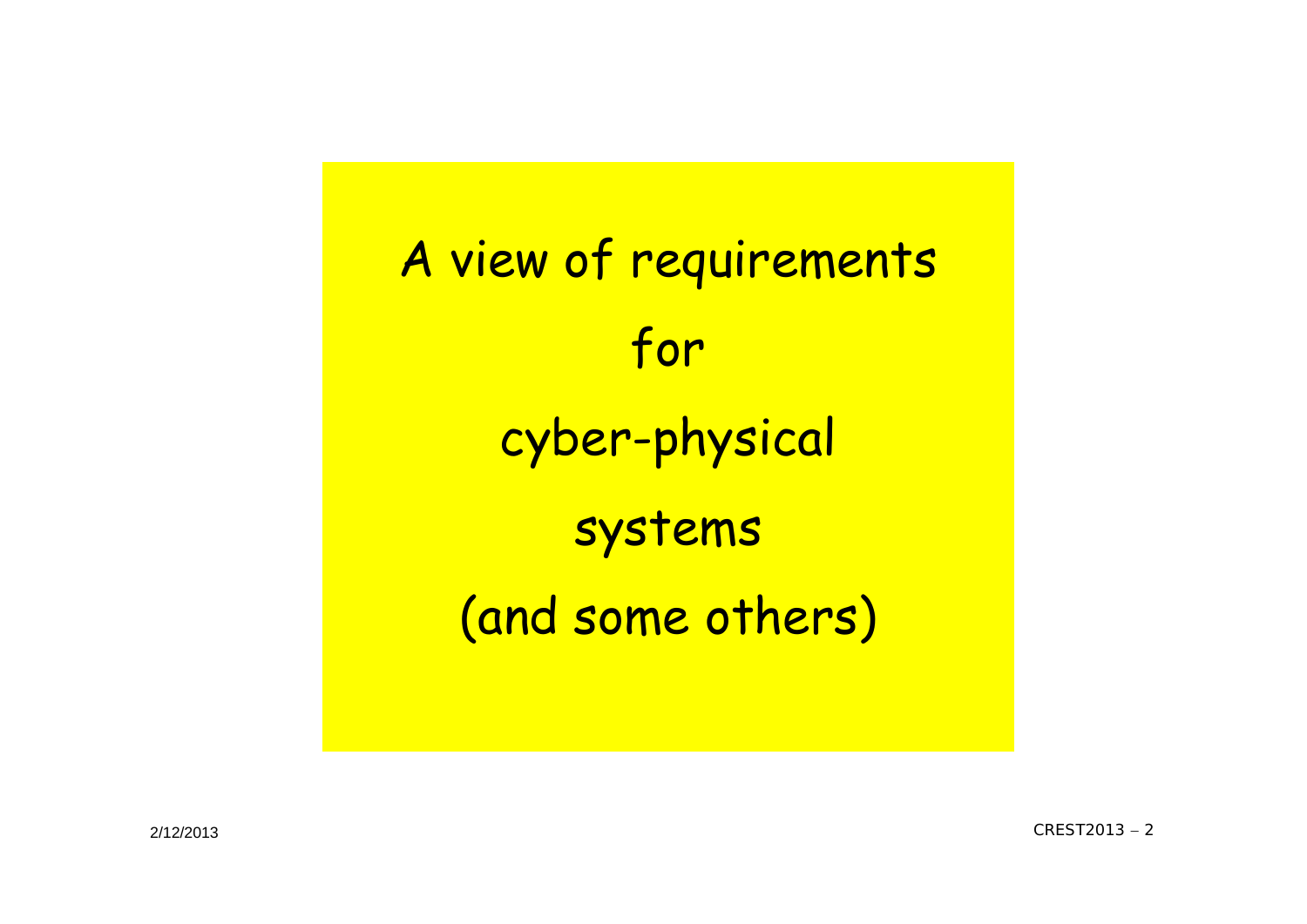#### Cyber-physical systems

- • A computer monitors and controls parts of the human and material world
- • For example:
	- $\bullet$ Control a radiation therapy machine
	- •Control passenger lifts in a building
	- •Control the Rotterdam storm barrier
	- $\bullet$ Control vehicle speed on a highway
	- •Control operation of an industrial press
	- •Control road traffic at a complex junction











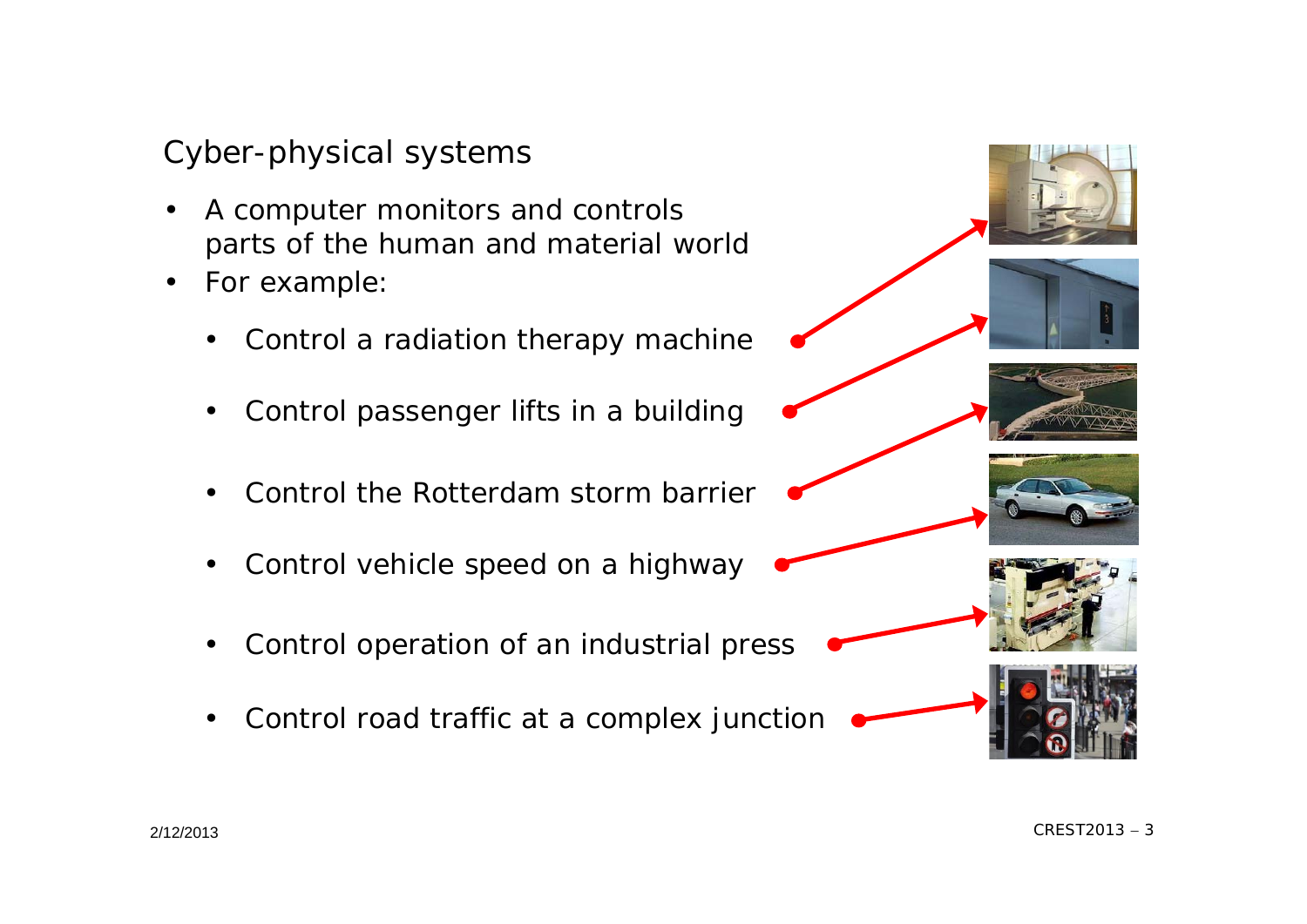Here's the proposed view in one slide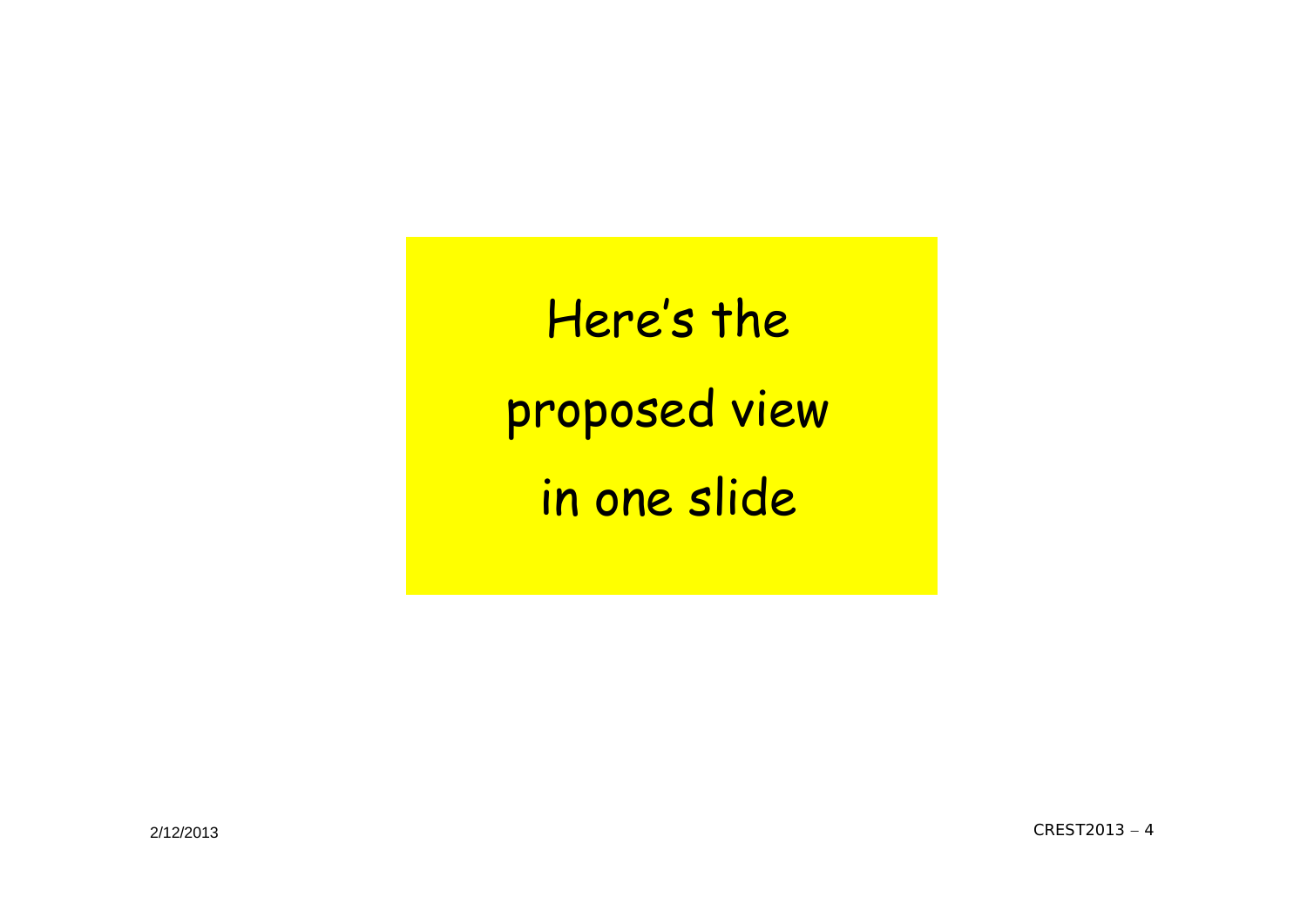#### Controlling lifts in a building





- $\bullet$  Machine M controlling problem world W
	- System = {M, W} (W includes users &c)
- $\bullet$ Formally:  $M, W$  |= R
	- •M installed in W evokes behaviour R

The development task

•

- $\bullet$ Design a feasible behaviour R ...
- ... satisfying stakeholder requirements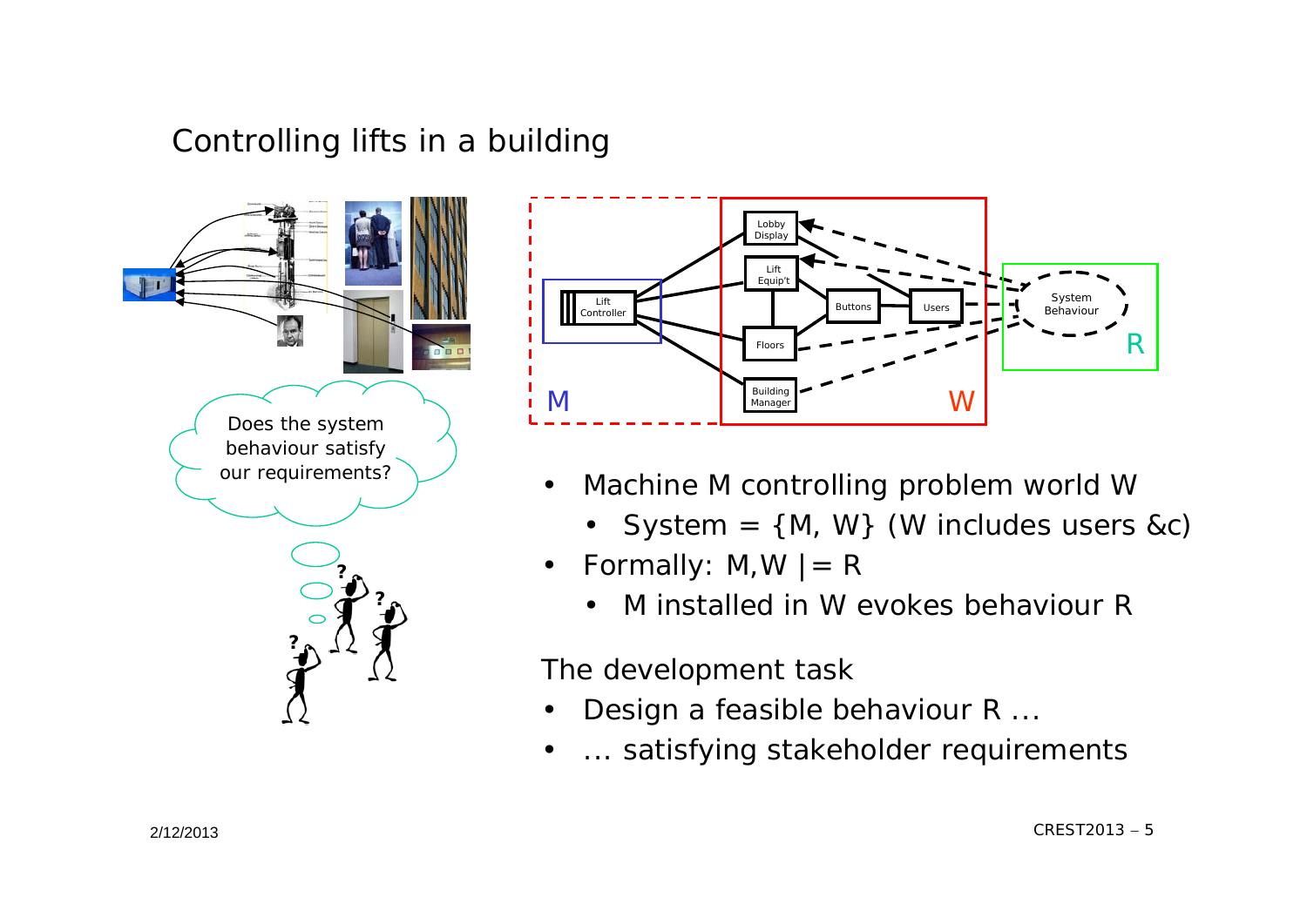There are many stakeholders and they have diverse requirements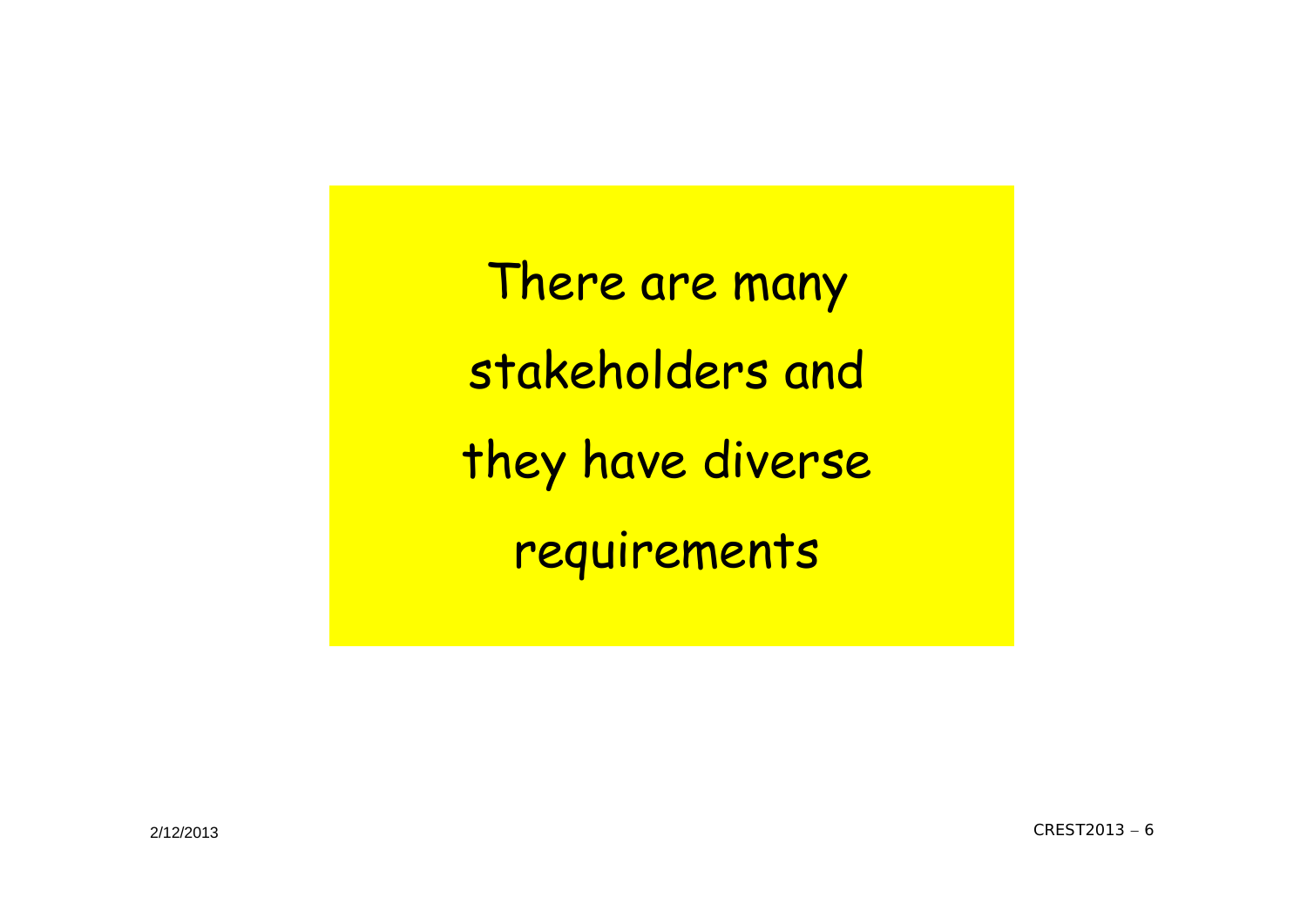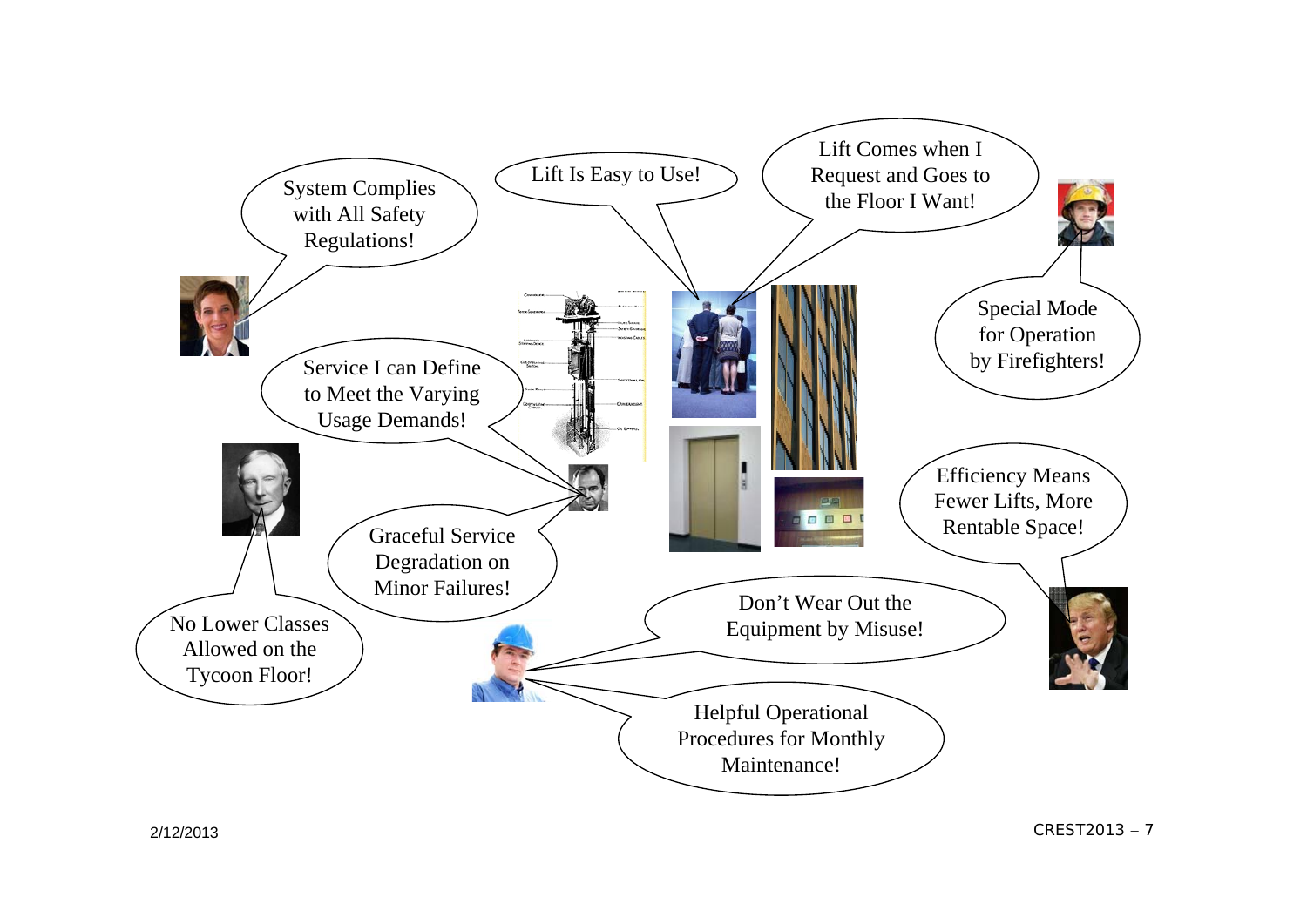System behaviour is loosely decomposed to simple projections of machine effects ('governed behaviours')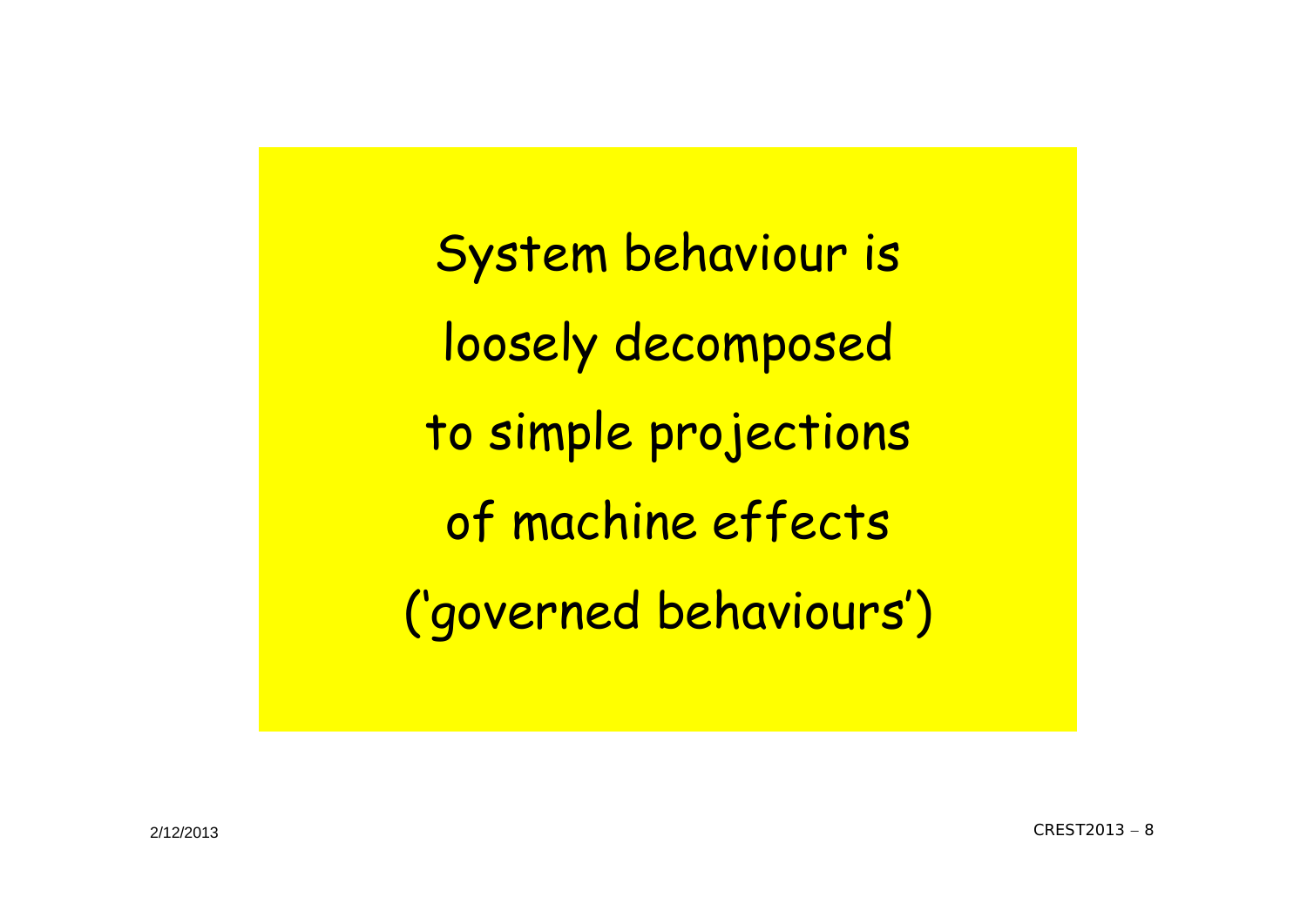#### Loose decomposition

Interactions are ignored

- $\bullet$  Closed 'subproblems' Interaction may be complex
- •Recombining a later task



#### Simple behaviour projections

'Governed behaviours'

• System behaviour projected by time, problem domains, functions, conditions,



...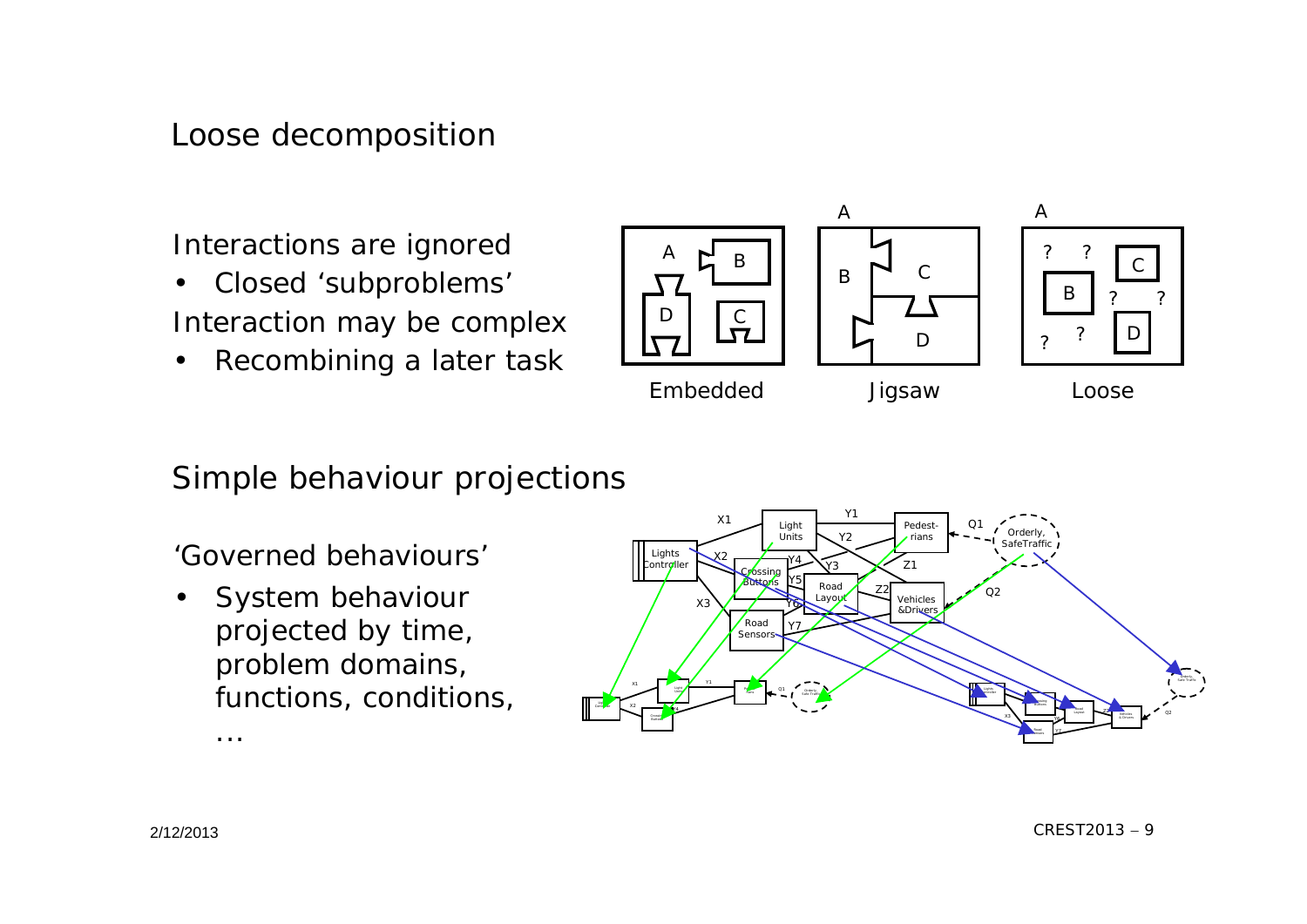Here are some candidate examples of governed behaviours of the lift system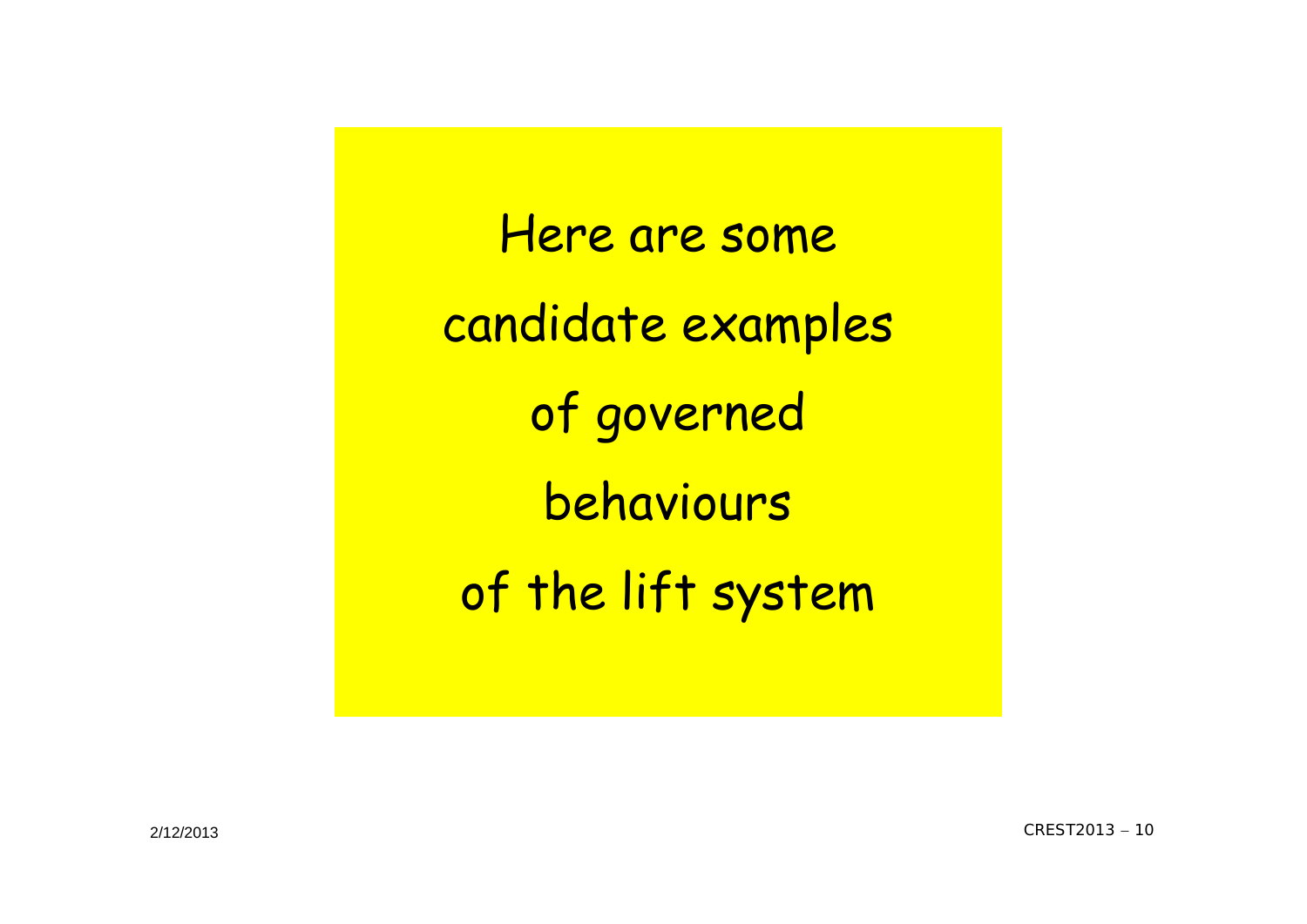#### Some candidate governed behaviours

- •Fault-free normal lift service
- $\bullet$ Firefighter lift service
- $\bullet$ Test mode behaviour
- $\bullet$ Maintenance mode
- $\bullet$ Failure-reduced service
- $\bullet$ Maintain lobby display
- $\bullet$ Door open and close
- $\bullet$ Overloaded travel prevention (?)
- $\bullet$ Fault detection and diagnosis
- $\bullet$ Free fall prevention
- •Editing priority scheme
- •Managing priority schemes
- $\bullet$ Safe lift parking
- •Tycoon floor security (?)
- •... ??

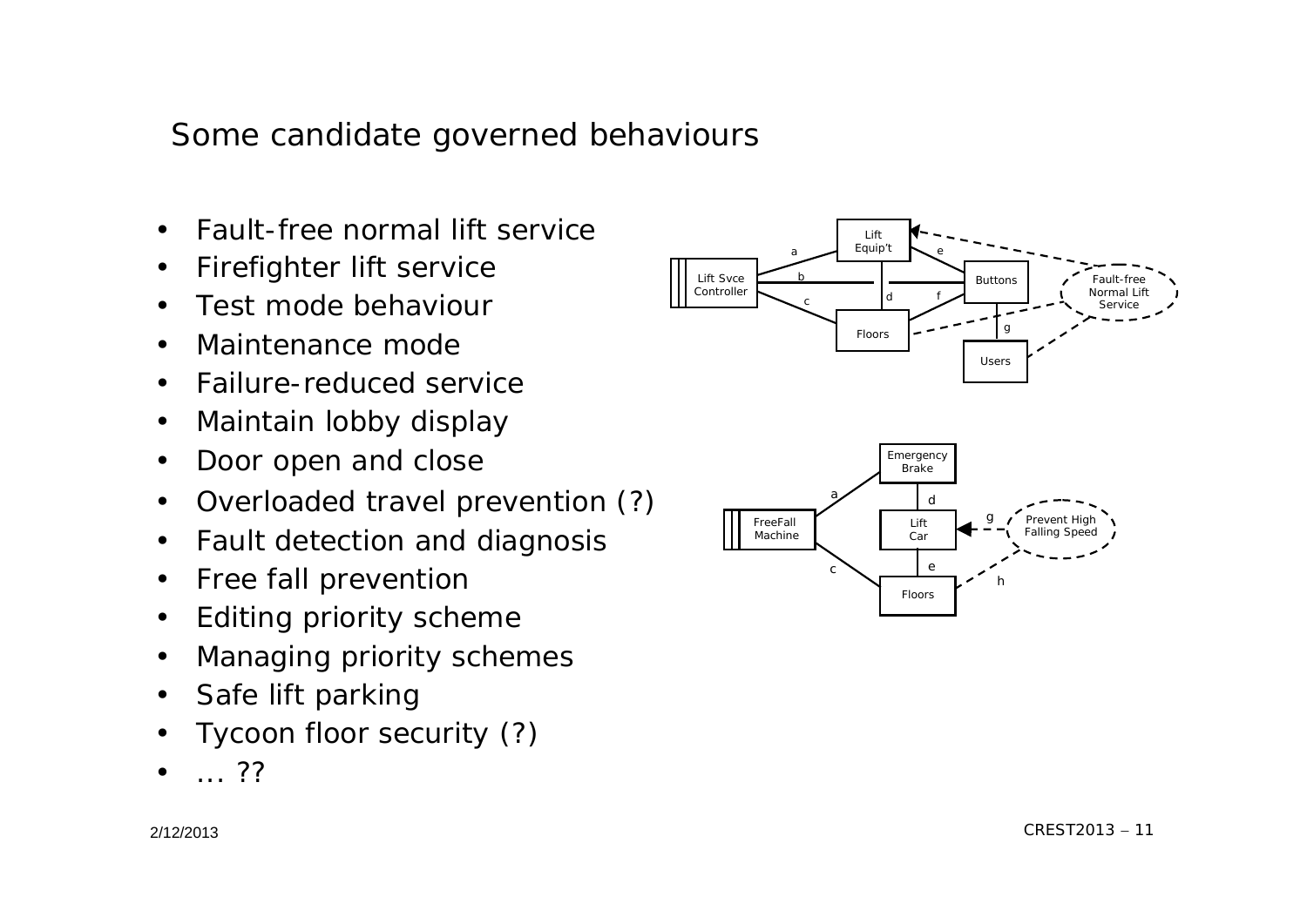Loosely decomposed behaviours must be designed, scheduled and reconciled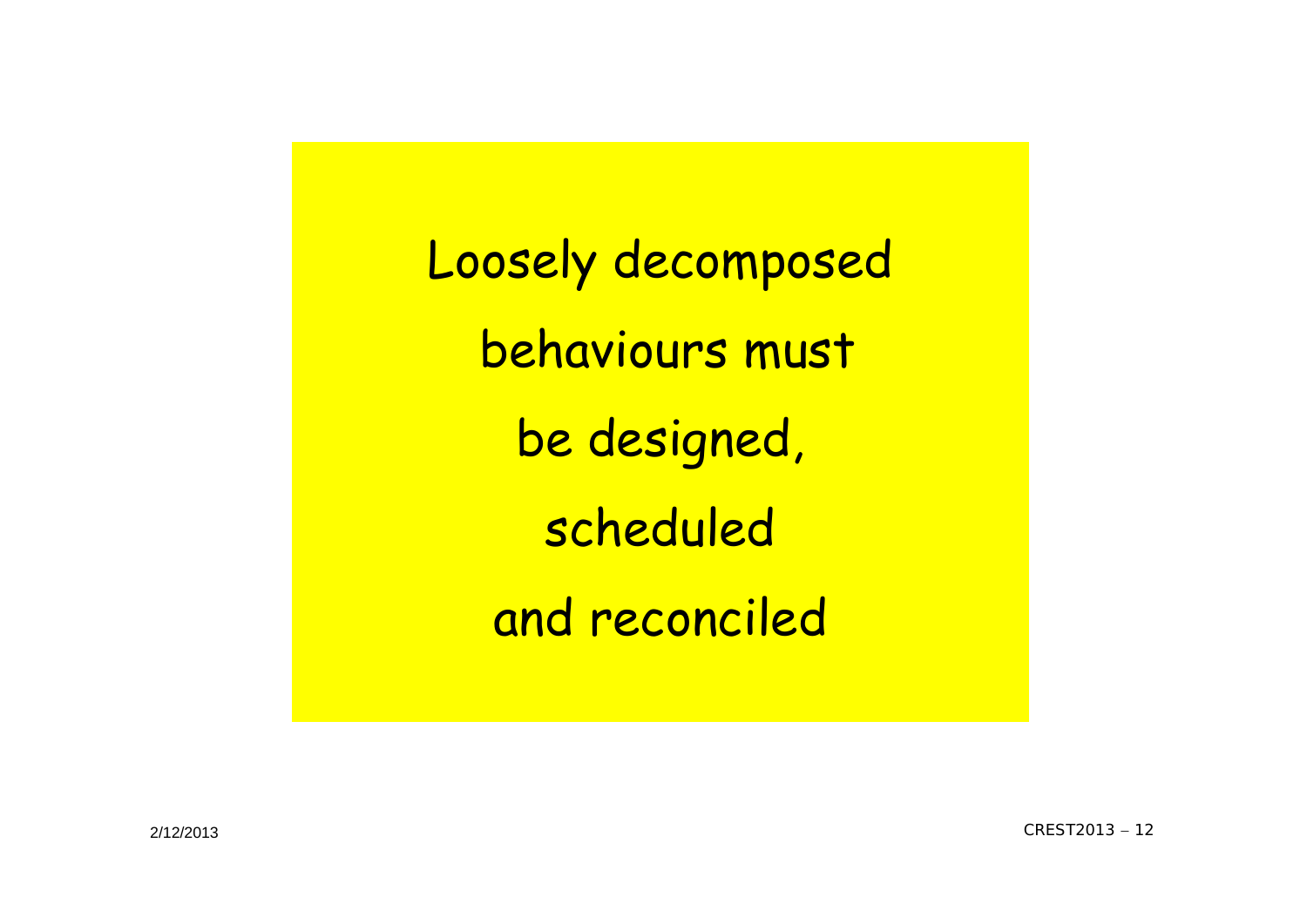

Scheduling and reconciling behaviours

- $\bullet$  Specifying behaviour time-span relationships
	- • Overlapping, disjoint, consecutive, nested, ...
- $\bullet$  Scheduling behaviours
	- •Begin, end, conditional
	- •Running & Halted states



- • Reconciling behaviour interactions
	- • Behaviours interact at common problem domains
- cf telecoms featureinteraction problems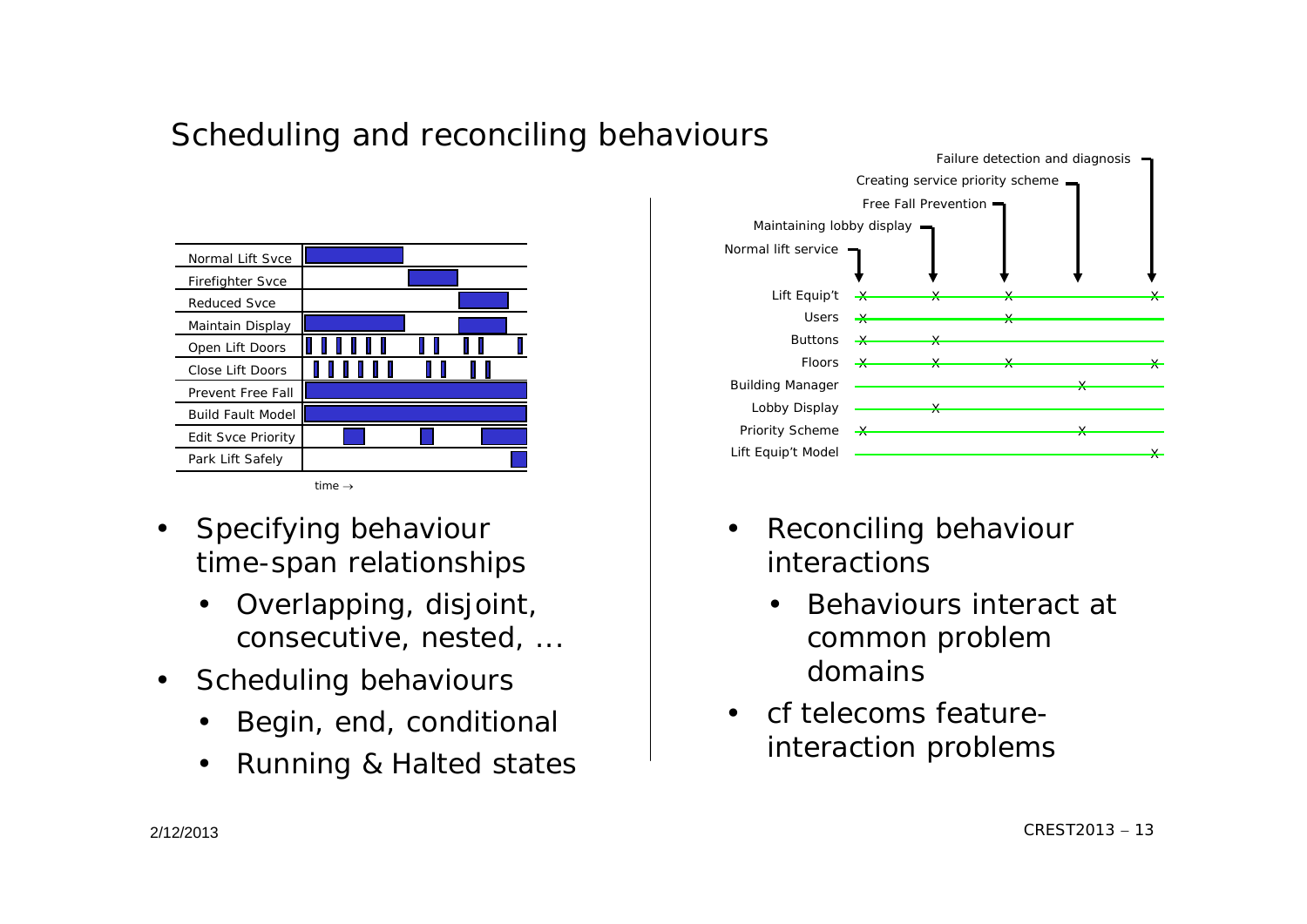Stakeholder requirements are properties of the relevant behaviours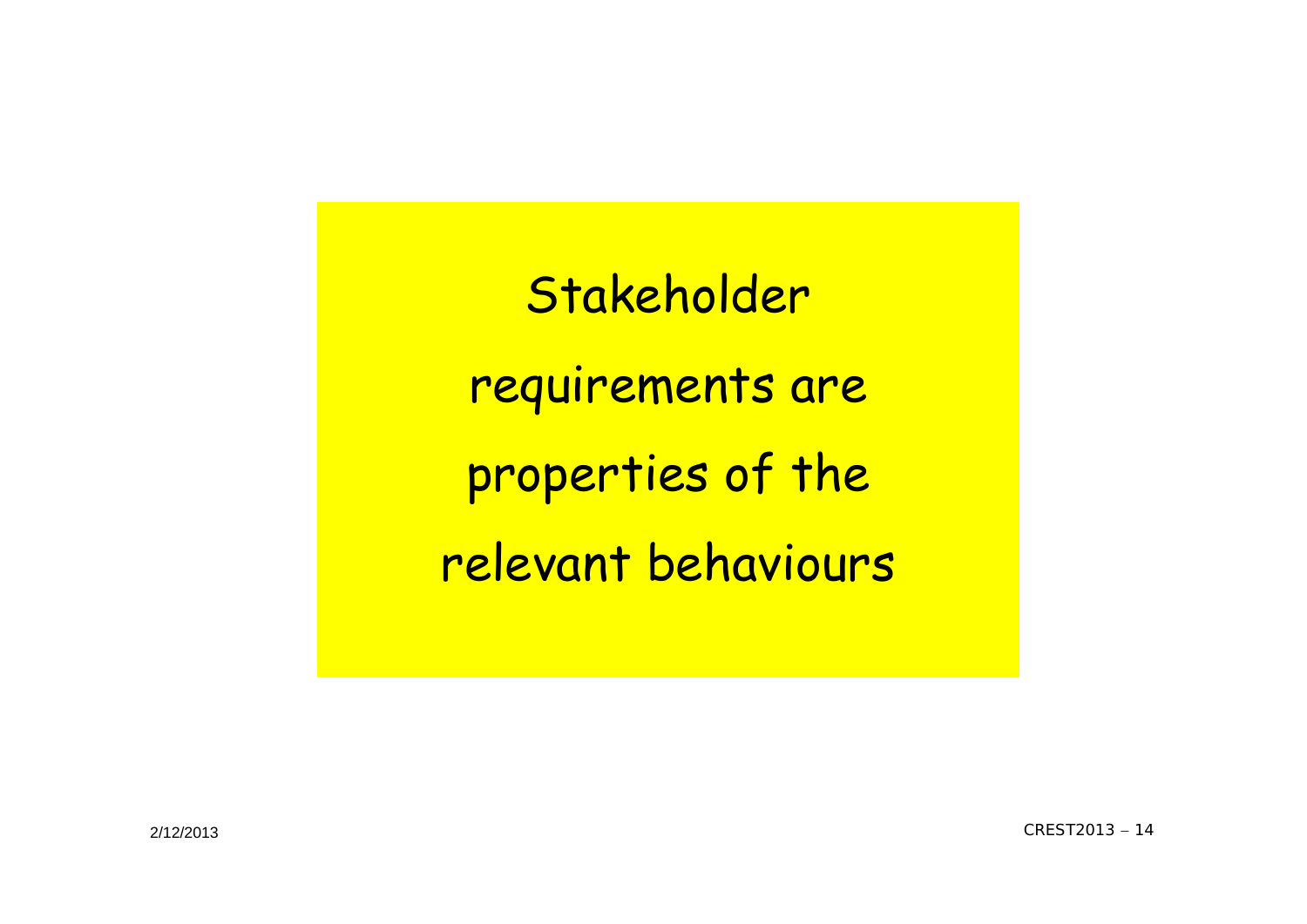A governed behaviour and its requirements — 1

Normal lift service

- $\bullet$  Requirements
	- $\bullet$ Lift Comes on Request
	- •Lift Service is Efficient
	- •...





Behaviour design

- •Which transitions?
- •When?

Request states

 $\bullet$ Pending, ignored, ...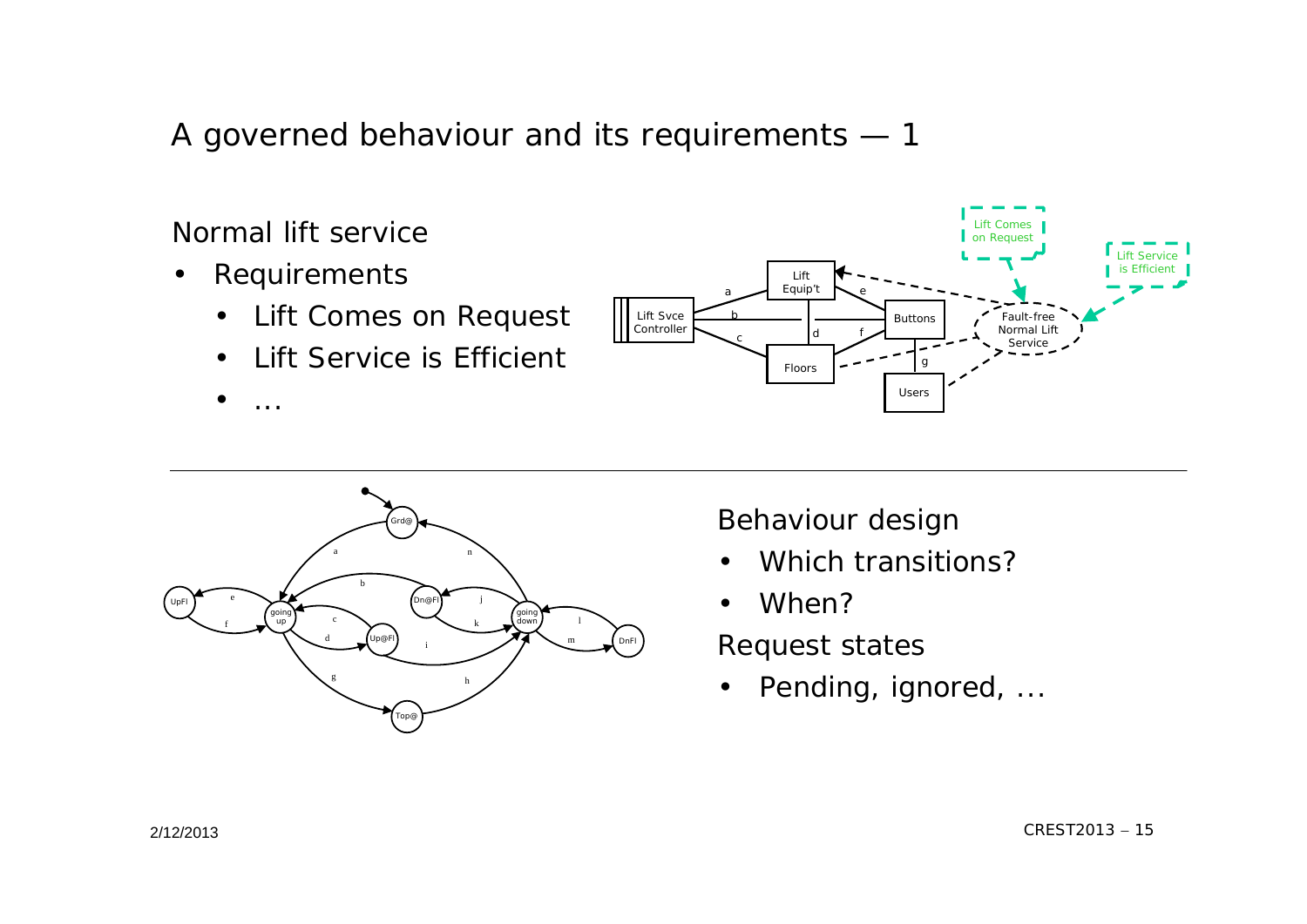A governed behaviour and its requirements — 2



- 1 Press UP hall button on floor f
- (Lift arrives full or going DOWN)\* 2
- Lift arrives not full and going UP 3
- 4 Enter lift car
- (Lift stops at intermediate floor  $f < h < g$ )\* 5
- 6 Press car button for destination g>f
- (Lift stops at intermediate floor  $f < h < g$ )\* 7
- Lift stops at destination floor g 8
- Exit from lift car9

This is an 'afforded' behaviourUse-case approved as 'Easy to Use' by stakeholder

- • More detail needed
	- •Button deadline?
	- $\bullet$ Rescind button press?

 $CREST2013 - 16$ 

•Failed behaviours?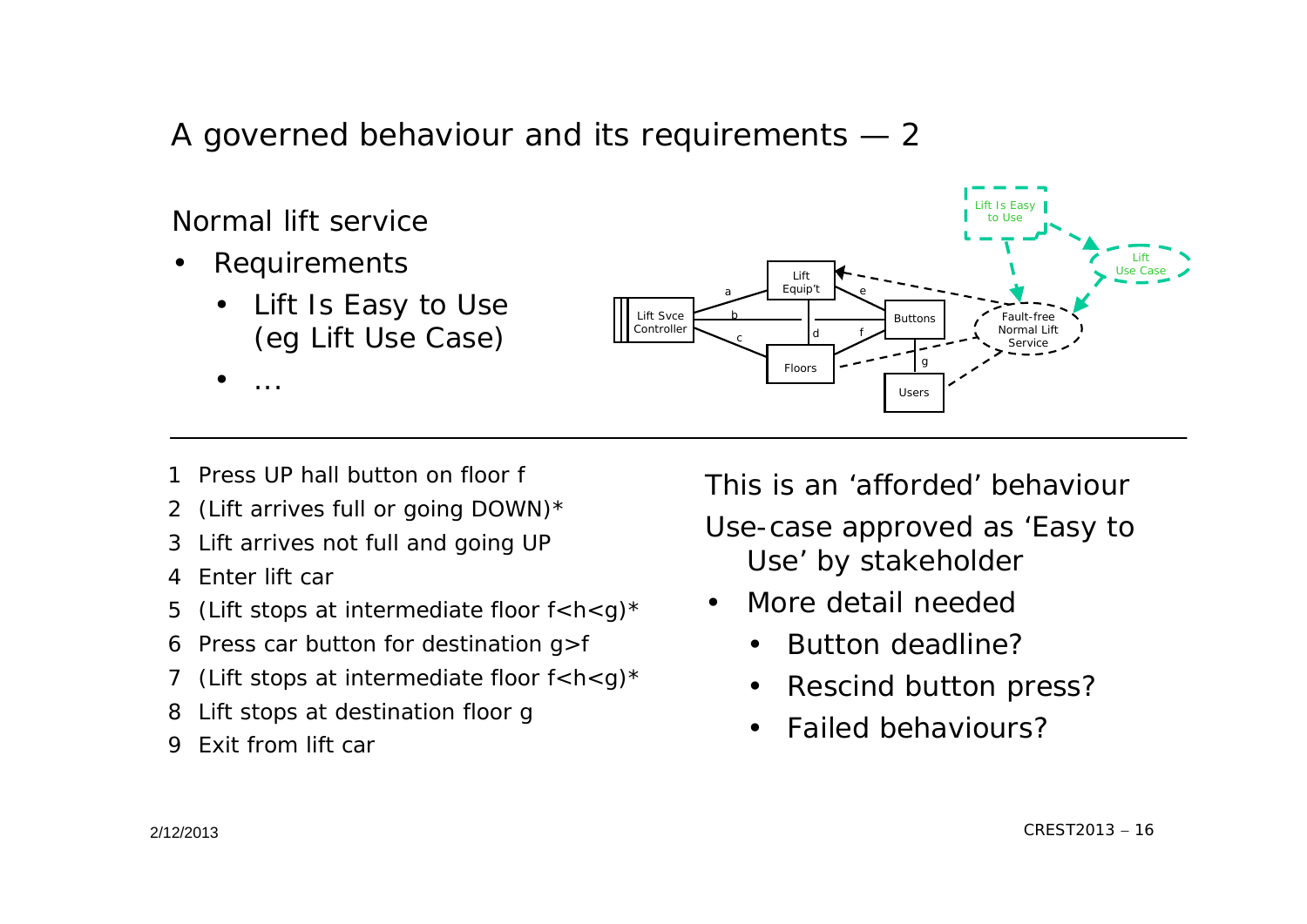A governed behaviour and its requirements — 3





This is a required 'motor use-case' Approved by equipment engineers as satisfying 'No Motor Abuse'

•No motor reverse unless idle

This requirement constrains many governed behaviours

- •eg: Park at ground floor
- •eg: Switch to firefighter lift service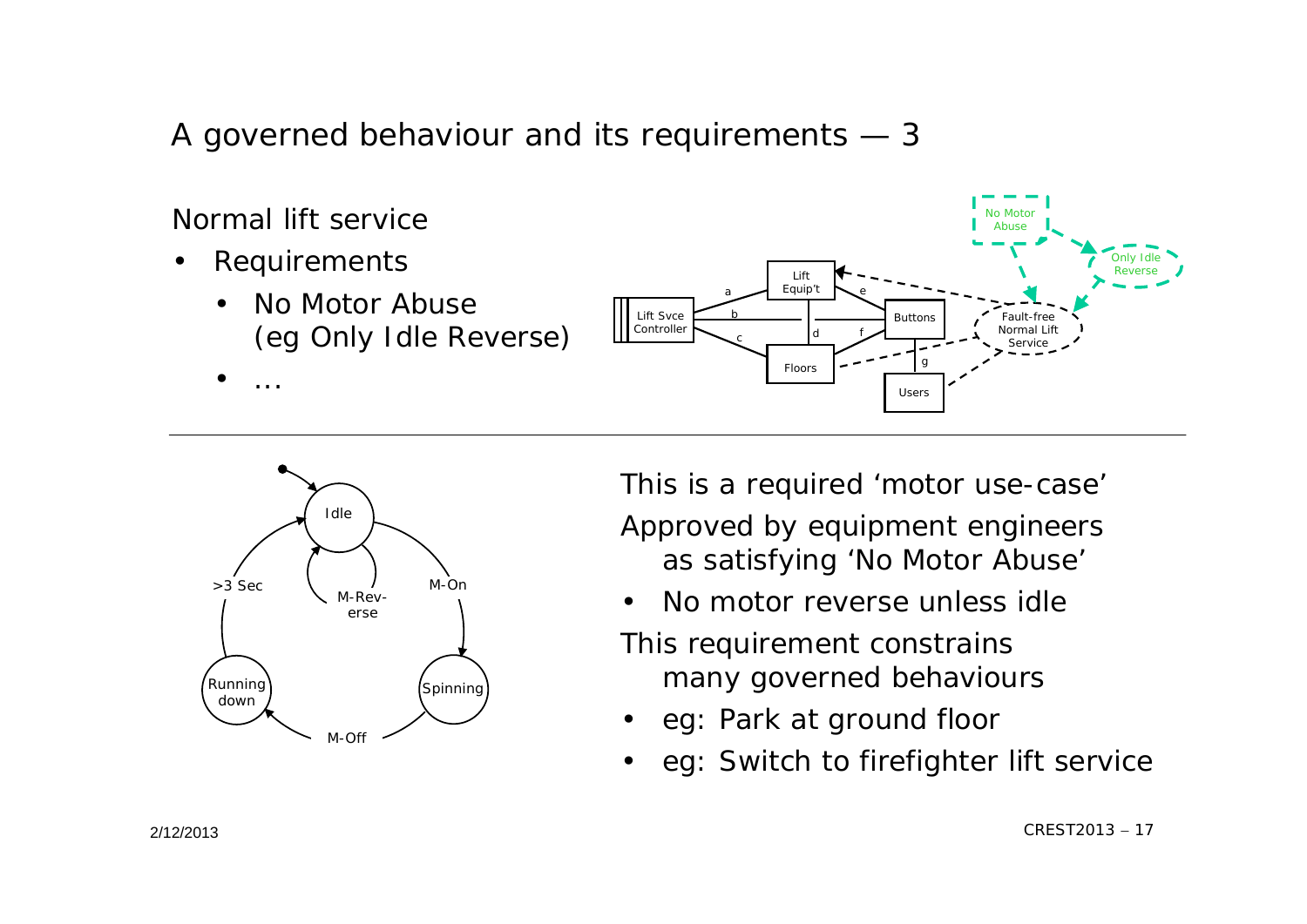Most requirements are local to (sets of) current behaviours

 $CREST2013 - 18$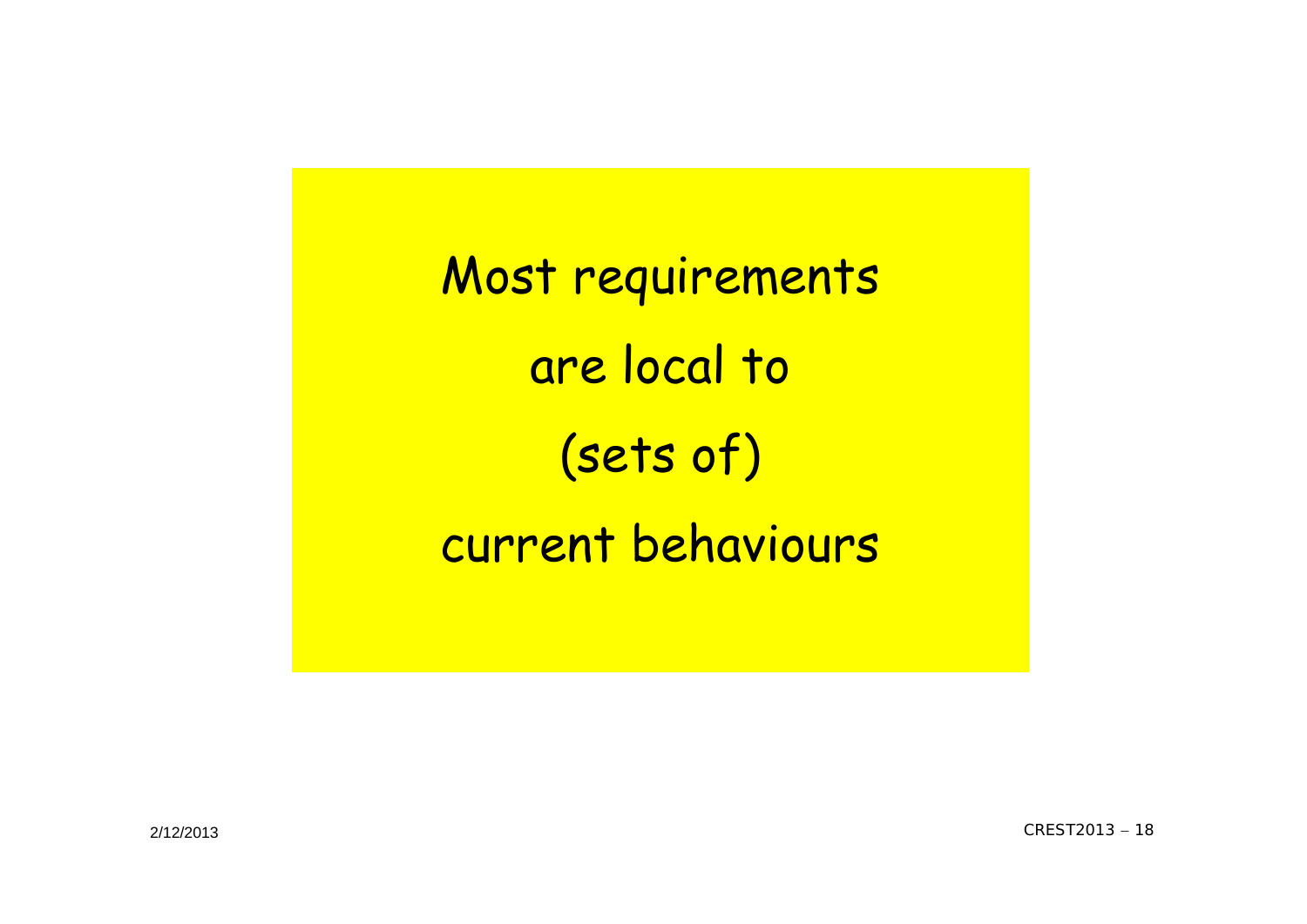Local requirements: no global invariants

Examples from three systems

- Access control system
	- "In\_Room (p,r)" => "Authorised(p,r)"
		- Forbidden by fire regulations!
- • Train control system
	- "Never 2 trains in one segment"
		- Assembling a train? Crash rescue?
- • Lift control system
	- "Door\_Open => Car\_At\_Floor"
		- Firefighter mode? Maintenance mode?
	- "Car\_Stopped => Car\_At\_Floor"
		- Free-fall prevention on broken cable?





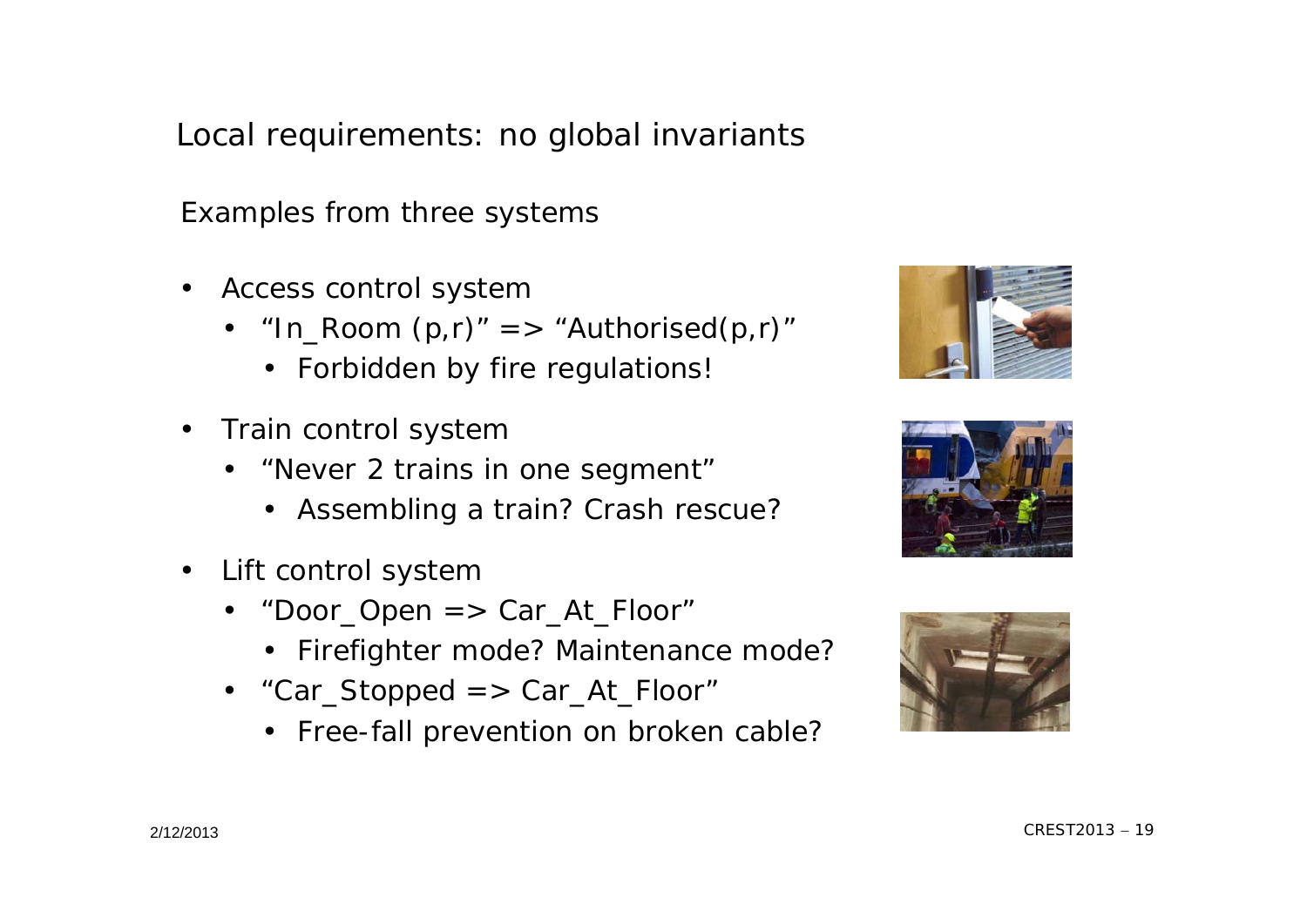# A final

### summary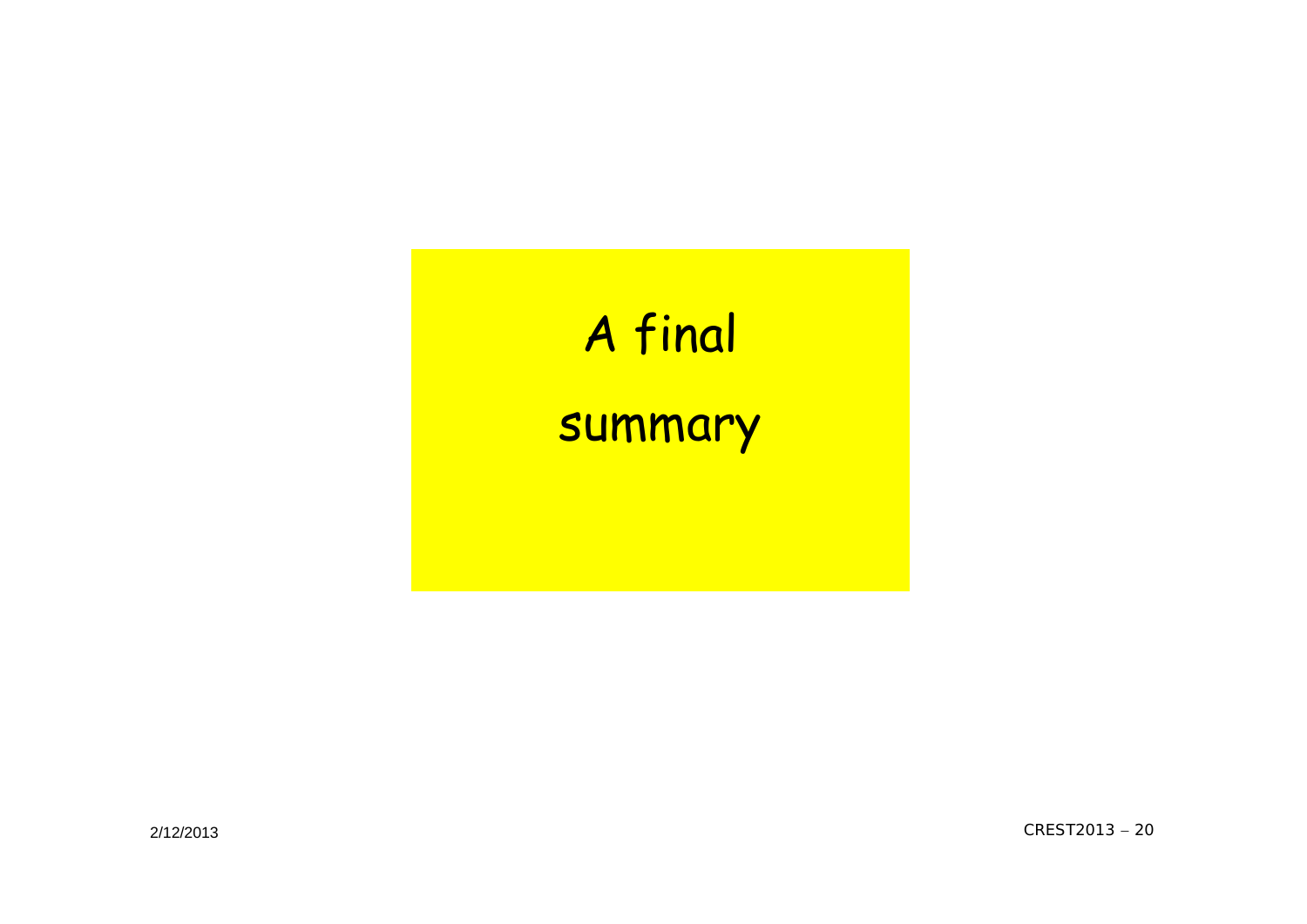#### A summary

- 1. System behaviour is complex .. .. embodying governed behaviours
- 2. Behaviours satisfy requirements .. .. which are properties of behaviours
- 3. Most requirements are local .. .. to specific governed behaviours
- 4. The vital requirements context .. .. is behaviour design and structure